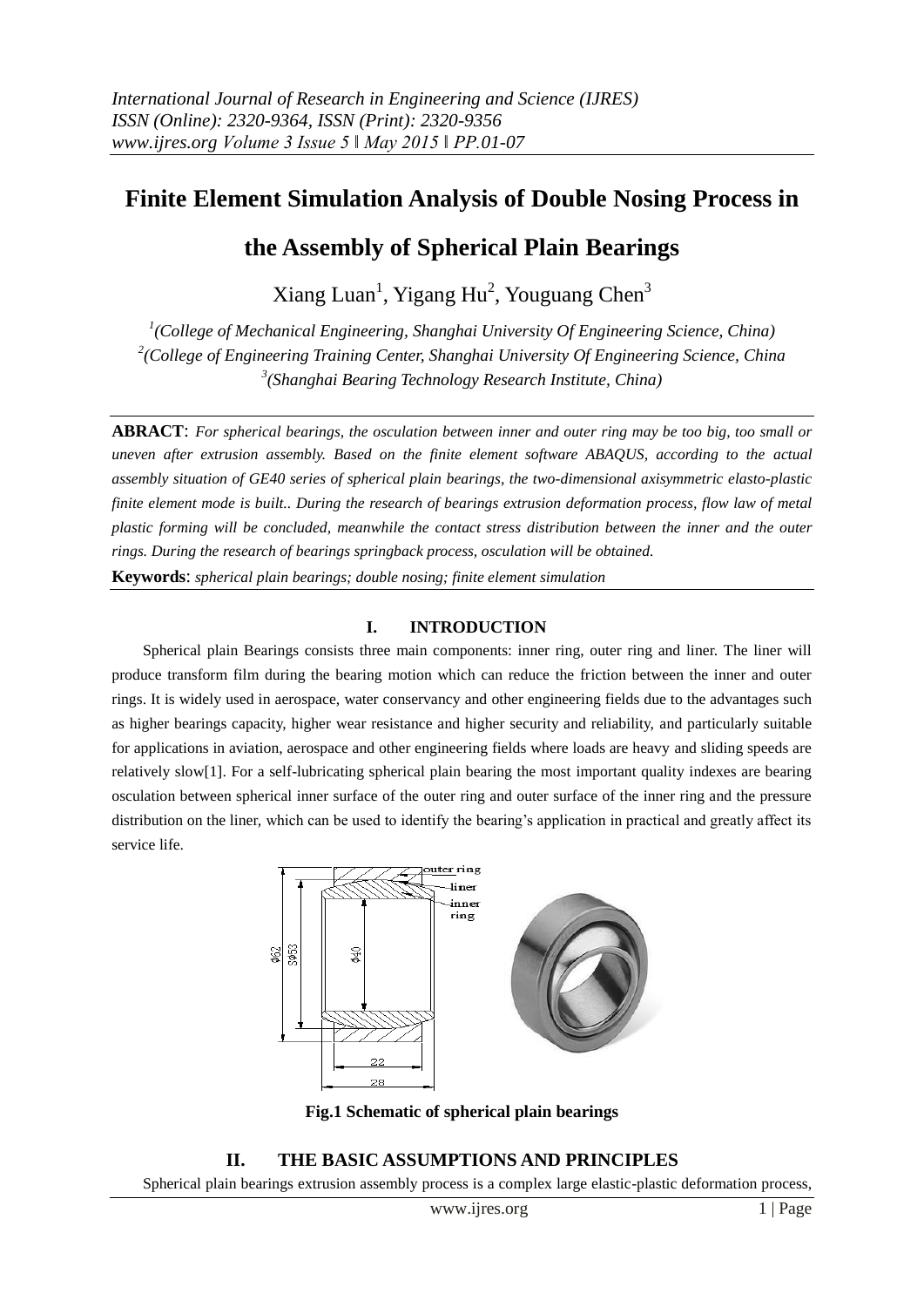the process involves material nonlinearity, geometric nonlinearity and contact nonlinear problem. It is assumed that the material properties and the elastic-plastic deformation process meet the demand of Von Misses yield criterion and Coulomb law of friction. In the elastic stage, stress and strain conform to the Hooke's law. When plastic deformation occurs, stress and strain conform to the Prandtl-Reuss hypothesis.

## **III. THE PRINCIPLES OF BEARINGS EXTRUSION ASSEMBLY**

One-way neck forming process is used prior to extrusion assembly to ensure bearing outer ring on the symmetry of the inner ring cross section in the middle is 0.05. In paper[2], Yulin Yang studied the one-way neck forming process for spherical plain bearing and optimum of the necking force in detail. The components of the bearing with outer ring position adjusted are extrusion assembled via double nosing process. In Fig.3, it can be seen that bearing is sandwiched between the upper and lower dies. Under the extrusion process, lower die is fixed, upper die move downward at a certain speed. Upper and lower dies extrude the outer ring together while the inner ring is attached to shaft to keep its translation. After double nosing, outer ring and liner are both shaped to have spherical inner face as designed.



## **IV. THE MATERIAL PROPERTIES**

The effect of liner on the forming process can be ignored because of the material anisotropy and little impact on extrusion process[3].

The material of outer ring is 0Cr17NiCu4Nb meanwhile the material of inner ring is G95Cr18. 0Cr17NiCu4Nb is Martensitic precipitation hardening stainless steel meanwhile G95Cr18 is bearings stainless steel. The material properties of 0Cr17NiCu4Nb and G95Cr18 for the outer and inner rings are shown in Table 1,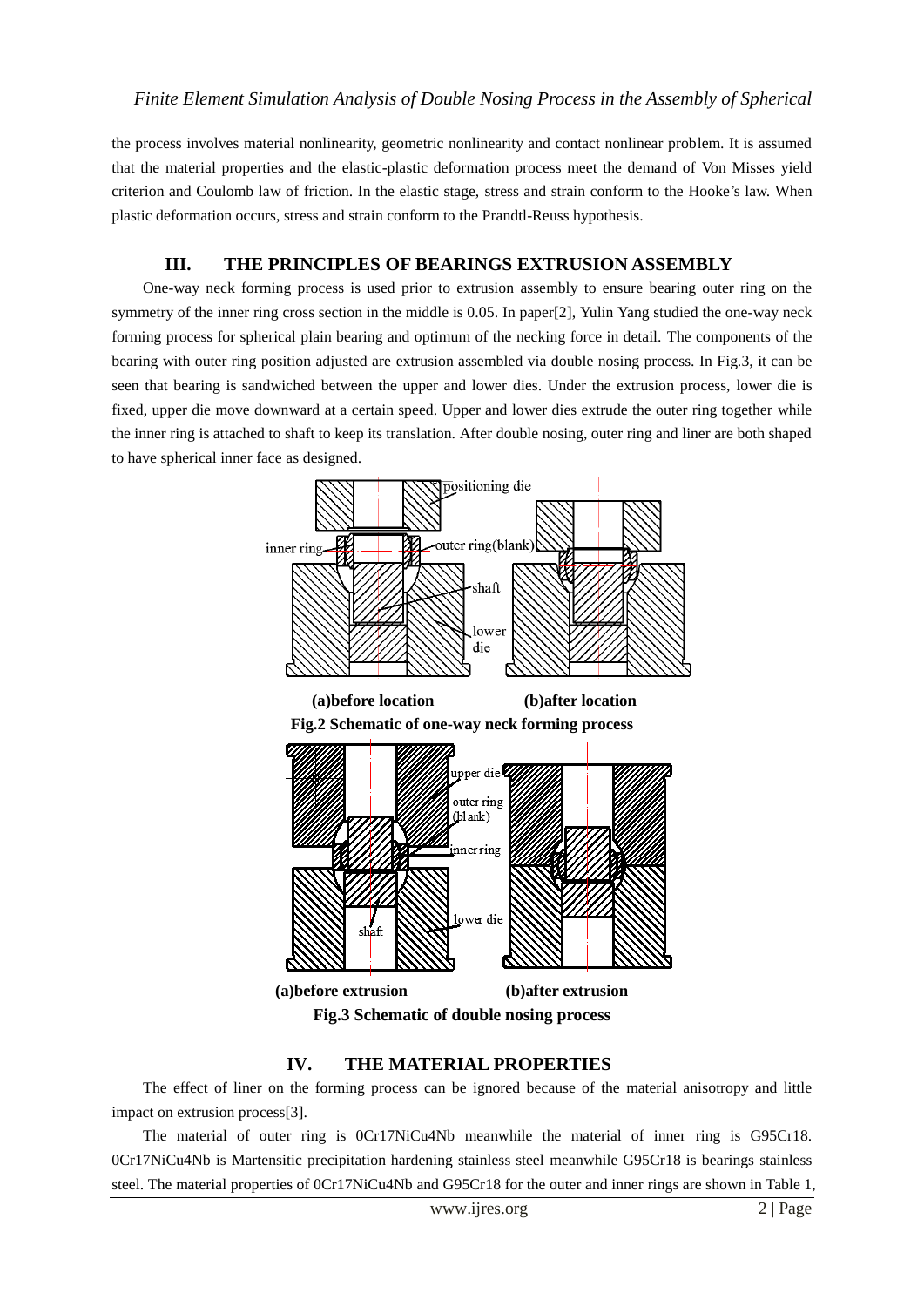respectively. The characteristic of 0Cr17NiCu4Nb is that it is easy to adjust the strength level by changes in heat treatment process. Martensite phase transformation and aging treatment of metal forming precipitation hardening phase is the main reinforcement method. The normal stress and strain are obtained by tensile test in lab. The normal stress and strain must be converted to real stress and strain.

| Table 1 Material properties                 |              |                          |  |  |  |
|---------------------------------------------|--------------|--------------------------|--|--|--|
| property                                    | G95Cr18      | 0Cr17NiCu4Nb             |  |  |  |
|                                             |              |                          |  |  |  |
| Young's modulus (GPa)                       | 210          | 210                      |  |  |  |
| Poisson's ratio                             | 0.3          | 0.27                     |  |  |  |
| Density $(Kg/m^3)$                          | 7700         | 7780                     |  |  |  |
| Yield strength (MPa)                        | 685          | 665                      |  |  |  |
| Tensile strength (MPa)                      | 885          | 930                      |  |  |  |
| 0.20<br>0.15<br>Real plastic strain<br>0.10 |              |                          |  |  |  |
| 0.05<br>0.00<br>0.70<br>0.80                | 0.90<br>1.00 | 1.10<br>[ $\times1.E3$ ] |  |  |  |
| True stress/MPa                             |              |                          |  |  |  |

**Table 1 Material properties**

**Fig.4 true stress-strain curve**

## **V. THE INFINITE ELEMENT SIMULATION OF THE ASSEMBLY PROCESS**

In paper [4], two-dimensional axisymmetric model and three-dimensional model are used respectively, to simulate the extrusion forming and it is concluded that the difference of simulation results is less than 1%.



**Fig.5 The finite element model of extrusion assembly(shaft hidden)**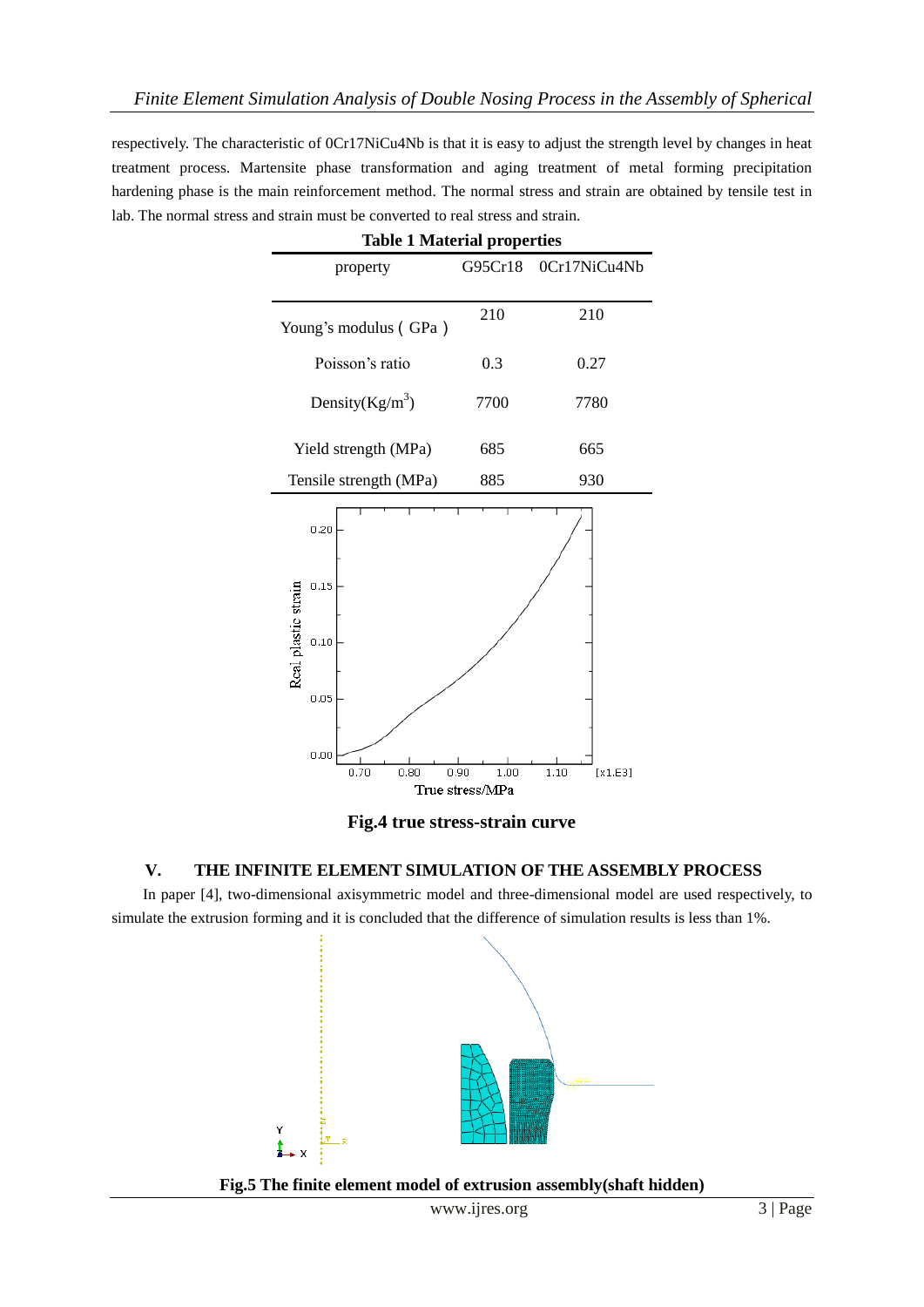Two steps are built in this simulation: the extrusion deformation process with upper die, the springback process without upper die. The extrusion assembly of inner and outer rings is analyzed by explicit solver, and the springback process is analyzed by standard solver. The two-dimensional axisymmetric model is built as shown in Fig.5. Explicit solver is used for analysis of extrusion assembly simulation, meanwhile standard solver is used for analysis of springback simulation.

In the whole simulation, upper and lower dies are defined as analytical rigid bodies, while inner ring is defined as elastic deformable body with outer ring defined as elastic-plastic body. To save the CPU computing time in the FEA simulation, the following process parameters are used in Table 2 from the starting state that the upper die touches the blank to the final state that the upper die conforms to the shape of inner ring.

| Table 2 The parameters of extrasion process |        |        |        |        |  |  |
|---------------------------------------------|--------|--------|--------|--------|--|--|
|                                             | mode 1 | mode 2 | mode 3 | mode 4 |  |  |
| upper die velocity $(mm/s)$                 | 33.2   | 16.6   | 8.3    | 4.15   |  |  |
| extrusion time $(s)$                        | 0.5    |        |        |        |  |  |
| die displacement(mm)                        | 16.6   | 16.6   | 16.6   | 16.6   |  |  |

#### **Table 2 The parameters of extrusion process**

### **Contact definition**

According to the actual motion of the bearings during the extrusion assembly process, two contact pairs are built in the simulation. One is between upper die inner surface and outer ring outer surface, the other is between outer ring inner surface and inner ring outer sphere. Contact type meets the coulomb's law of friction:

$$
\tau_f = \mu \tau_n \tag{1}
$$

Where  $\tau_f$  is the friction,  $\tau_n$  is the normal contact stress,  $\mu$  is the coefficient of friction. The value of  $\mu$  is set as 0.1 according to the paper [4]. A finite sliding formulation was preferred to a small sliding one for modelling friction. In Abaqus, the penalty method is a version of the Coulomb model in which a small sliding one for modelling friction.

## **Meshing**

Upper die is not meshed due to analytical rigid component. Outer ring involves larger plastic deformation, so ALE adaptive mesh technique is utilized. In order to prevent the penetration between inner and outer rings, the number of outer ring elements must be much larger than the inner ring's. The chosen element family is Explicit axisymmetric stress from which the linear Quad elements of first-order accuracy are selected. The elements type of inner ring and outer ring is 4-node bilinear axisymmetric quadrilateral, reduced integration, hourglass control(CAX4R). The number of elements on inner ring is 35 while the number of elements on outer ring is 1099.

## **VI. THE ANALYSIS OF THE RESULT**

The difference is not obvious on the stress and strain after extrusion, but is obvious on the extrusion force in y [axial](javascript:void(0);) [direction.](javascript:void(0);) The extrusion force in y axial direction of four modes between die and blank, between rings are all shown in the Fig 6. Due to uneven deformation in the loading process, in the beginning incremental steps, most of the outer ring is still in the stage of elastic deformation, so the curve drops slowly. Since extrusion pressure is small, the friction has small effects on metal flow, and the ripple of curve is small. As the upper die presses, material of blank is expected to gradually enter a state of compression, more and more material are in plastic deformation. The extrusion force increase rapidly, the pressure of blank also increases, the biggest extrusion force between die and blank, between rings in y axial direction is 716200N and 336300N respectively in mode 4 which whole extrusion time is 4s.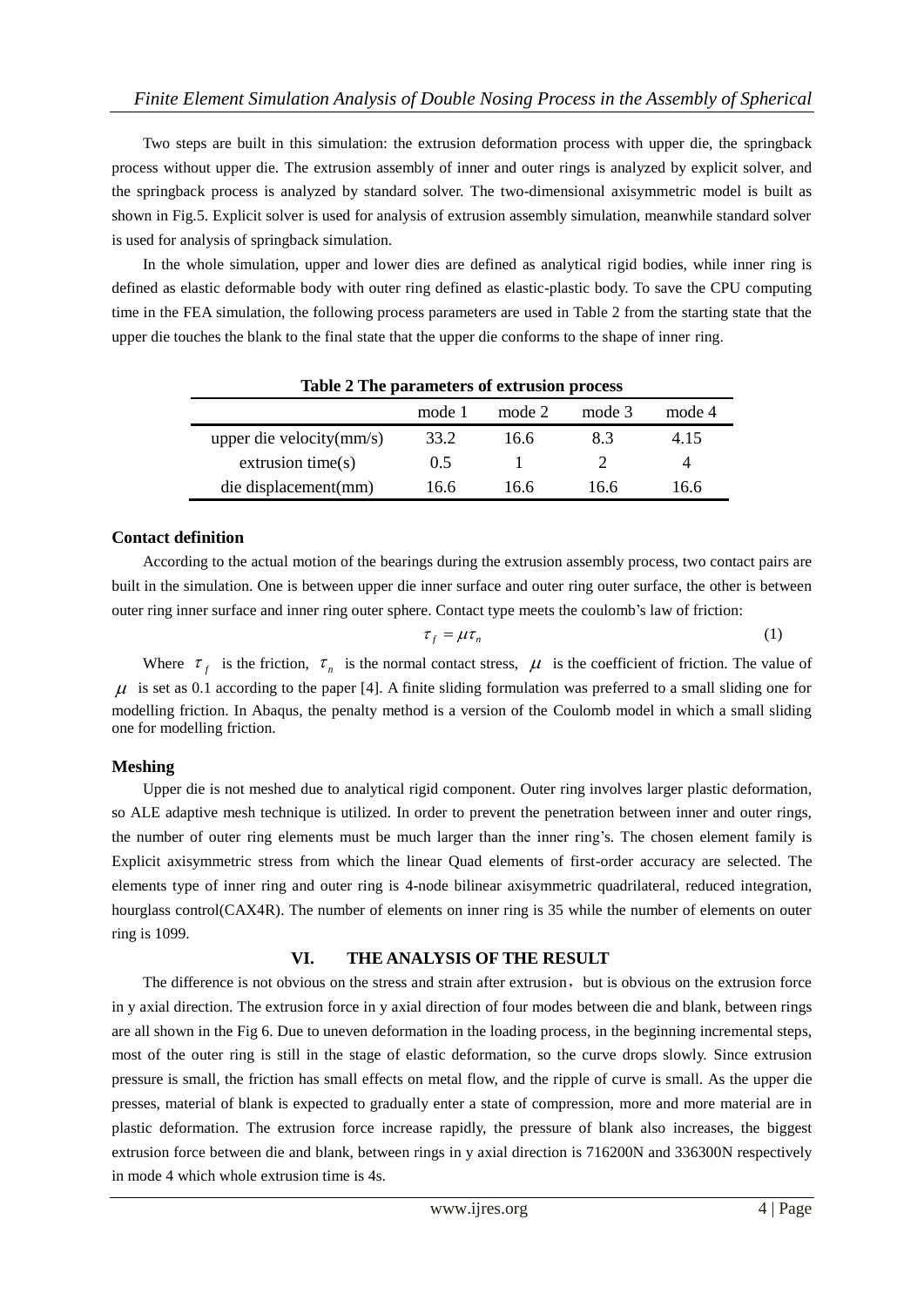

**Fig.6 The curve of extrusion force in y axial direction**

After the extrusion, from the middle to the top of the outer ring, the normal contact stress distribution between the inner and outer rings are shown in Fig.7. The figure shows that the contact stress of different location is different. Under the influence of die extrusion, contact stress is larger near the top of the outer ring. The longer the die extrudes the outer ring, the smaller the fluctuations of the curve is. It demonstrates that the extrusion of most of the outer ring is uniform when the whole extrusion time is long.



**Fig.7 The curve of normal contact stress distribution**

The difference of Von misses equivalent stress of inner and outer rings in the four modes stated above is very small, and the difference of the equivalent plastic deformation is also small, so is the difference of the outer ring Von misses equivalent stress after springback. Because there is no failure and stress concentration, stress and strain after extrusion, stress and strain after springback have no effect on judging the bearing extrusion methods, but have an impact on the [optimization](javascript:void(0);) [design](javascript:void(0);) of the shape, size and [surface](javascript:void(0);) [roughness](javascript:void(0);) of extrusion die. The Von misses equivalent stress of inner and outer rings after extrusion in mode 4 is shown in Fig.8 where the maximum is 1150MPa.The equivalent plastic strain after extrusion in mode 4 is shown in Fig.9 where the maximum is 0.2849. The Von misses equivalent stress after springback in mode 4 is shown in Fig.10 where the maximum is 668MPa.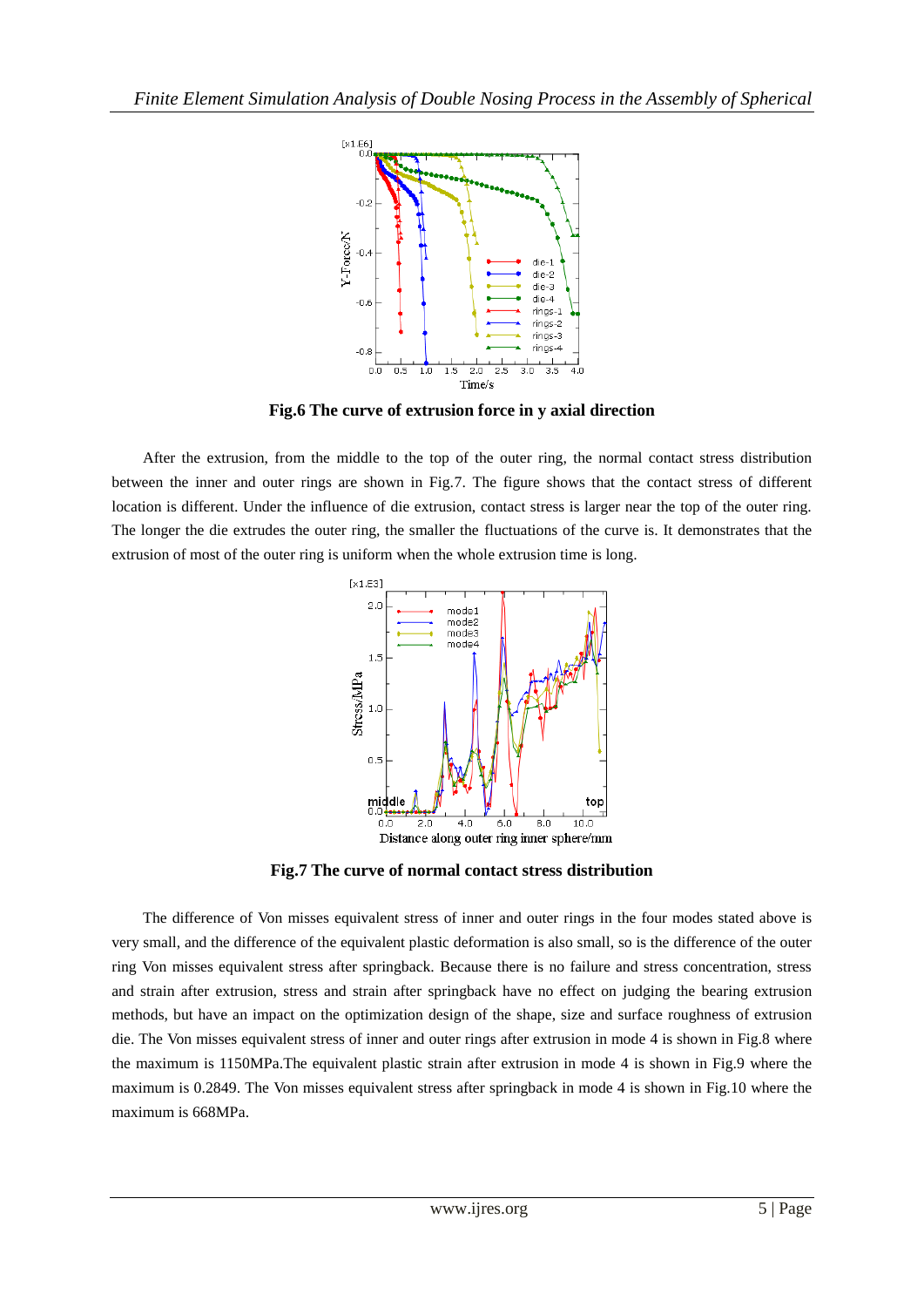

**Fig.8 Von misses equivalent stress after extrusion**



**Fig 9 The equivalent plastic strain**



**Fig.10 The Von misses equivalent stress after springback**